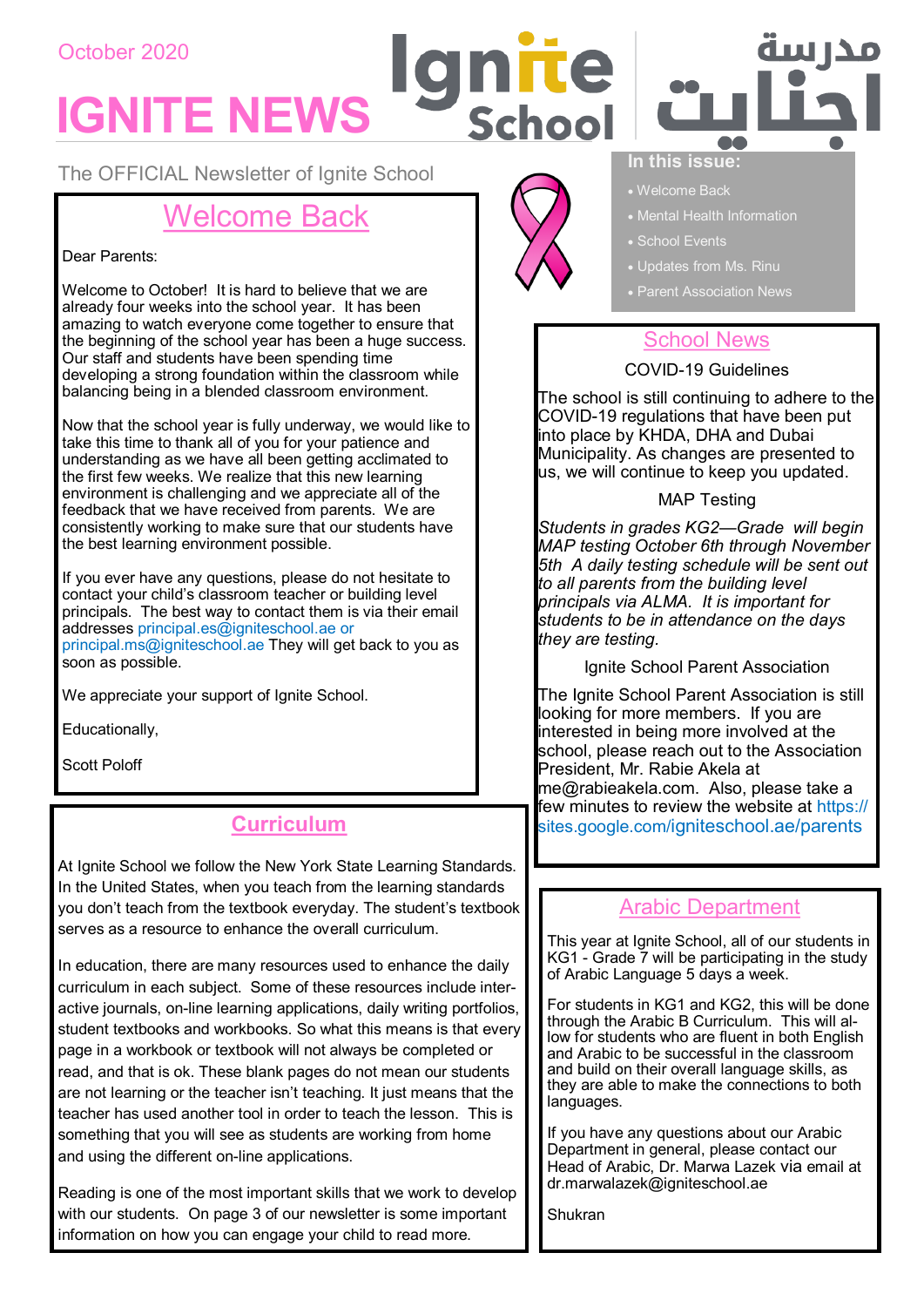# SPOTLIGHT

School Nurse - Ms. Rinu

HEALTH GUIDELINES TO BE FOLLOWED

**If you fulfill any of the following criteria, we strongly urge that you stay home and do not come to the school.**

- If you feel sick, or if you show any of the COVID-19 symptoms. This includes fever, excessive coughing and a runny nose or congestion.
- If you have traveled internationally during the 14 days prior to the onset of the symptoms
- If you have been in contact with a confirmed COVID-19 case within 14 days
- If you are residing in a community setting where COVID-19 cases have been detected
- If you have Influenza like illness without history of travel or known COVID-19 exposure.
- If you have been told by a medical professional to quarantine/isolate or have taken and are awaiting results of a COVID - 19 test, please do not come to the school. Students are required to inform the school clinic or their home room teacher..
- If you feel sick in any way, please remain at home and seek medical guidance for further management including conducting COVID-19 PCR test. You may also opt to study/work from home.

# ALMA

This year, all important school information will be communicated via our ALMA Platform. There is no specific application for ALMA, but you can open the website and save it to your computer or mobile device.

If you have not received any communication for the school via ALMA, please email the school's IT Department (it.support@igniteschool.ae) as soon as possible. This is a major communication piece, connecting the teachers and school with parents. If you are not on ALMA or checking your email daily, you might miss something important happening at school. Also note that we only use one email address per family. If you are not receiving the emails, please check with another family member who is on your child's registration application.

https://igniteschool.getalma.com/

# From the School Counselor - Ms. Crystal

Each month students will learn a different character trait. Character traits are important because they help achieve goals, get along with other people, and gain acceptance in society.

October's Character Trait - Cooperation

Cooperation - The ability to work together to reach a common goal, despite possible differences.

Video Resources

Grades KG, 1st and 2nd

That's Cooperation- Sesame Street

https://www.pbslearningmedia.org/resource/sesame-thatscooperation/thats-cooperation-sesame-street/

Together We Can Get It Done- Sesame Street

https://www.pbslearningmedia.org/resource/sesame-songtogether/song-together-we-can-get-it-done-sesame-street/

Grades 3rd, 4th, 5th, 6th and 7th

The Magic School Bus Takes a Dive

https://www.dailymotion.com/video/x6o5wgy

## How Can I Help at Home?

https://www.kidsintransitiontoschool.org/5-tips-for-teachingcooperation

### Dates to Remember

October 4th - 9th - School Pictures

October 6th - November 5th - MAP Testing

October 8th & 15th - Wear PINK Days

October 10th - World Mental Health Day

October 18th - 22nd - Fall Break - No School

October 27th & 28th - Halloween Dress Up Days

November 1st - 5th - NEASC Foundations Visit

November 3rd—UAE Flag Day

### Mission Statement

Our mission is to know the need of every student, collaboratively creating a student-centered, sustainable 21<sup>st</sup> century learning environment that fosters leadership, social cohesion, creativity, responsibility and ambition providing a catalyst for abilities of lasting relevance to emerge.

Vision

At Ignite School, our vision is for all young people to experience that learning has lasting value beyond their life at school.